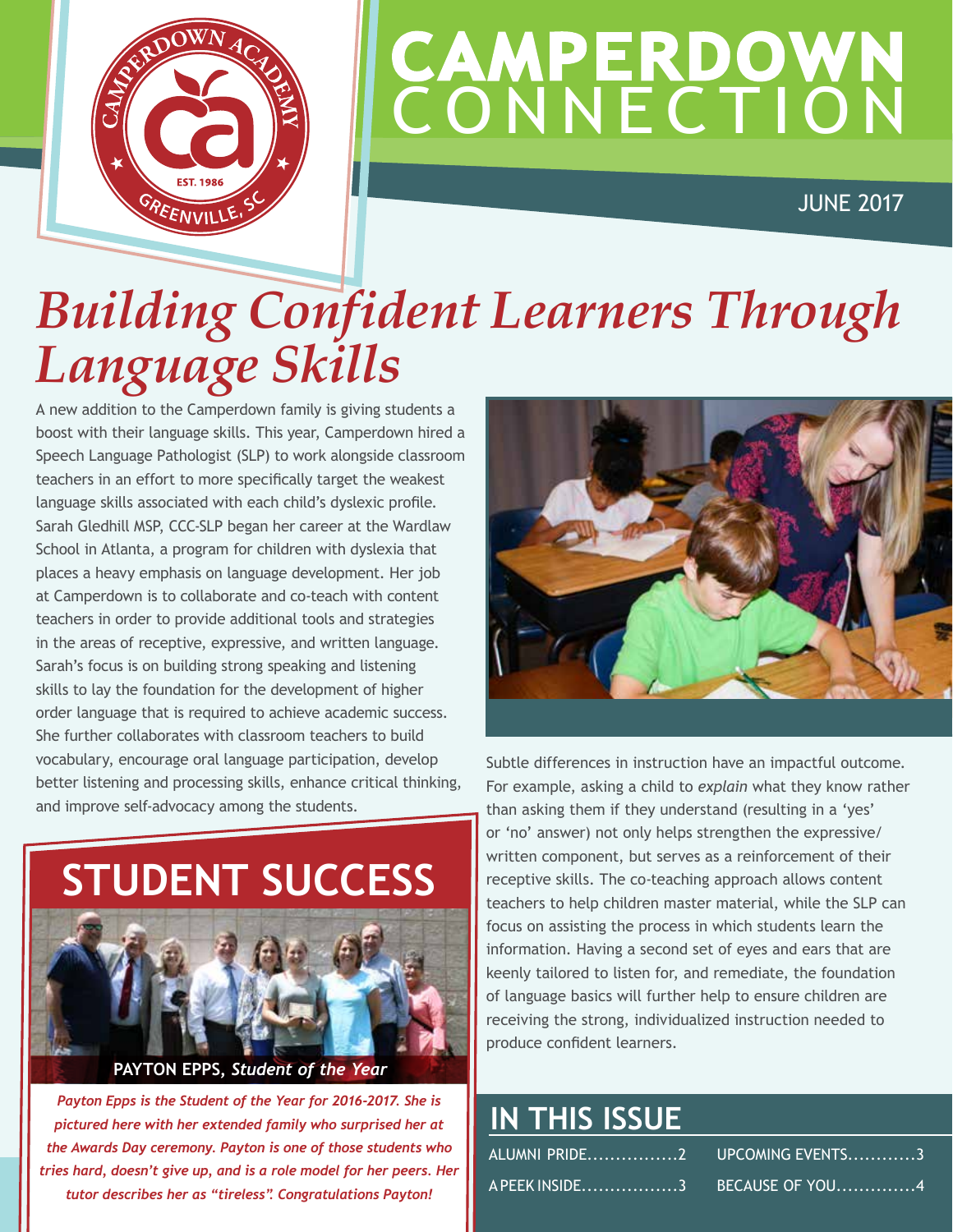### **ALUMNI PRIDE**

 **CHRISTIAN SCHMIDT '07**

### *Note from Mr. Dan*



Dear Friends,

We celebrated Sunday Funday this year out on our new property. Despite the crazy wind, we had more than 300 current and former students and their families join us to take a peek at the future site of our school. In the past month, Verdae Properties has started clearing for the new road that will extend from

Laurens Road down to the future Swamp Rabbit Trail and our school (visit www.camperdown.org for more details). Everywhere I go, people ask me "when will you start building?" The answer is really simple but not what most people want to hear: *we will build when we meet our campaign goal of 5 million dollars.* I would like to put a shovel in the ground today! Too many children need a seat in a classroom and too many teachers need access to our training for us to wait. If you haven't yet made a pledge to the campaign, call me! I'd love to talk about how you can partner with us so we can start turning dirt.

I'd like to thank the IFMA, International Facilities Management Association, for choosing Camperdown and our campaign to benefit from their annual golf tournament. We took some Star Group students out to thank the participants and take a few swings on the practice green.



### **JAGUAR ATHLETICS**

The Jaguar competitive sports program wrapped up the school year with a banquet that filled the Big Room. More than 120 people attended to celebrate the success of the athletic program and the 5 different sports seasons. The following students were awarded the MVP honor for their respective sport: Tennis, Andrew Wise; Basketball, Anderson Jones and London Rhodes; Soccer, Andrew Ross; Volleyball, Emma Kromer; Golf, Clifton Schmitt.



*After leaving Camperdown, Christian graduated from Riverside High before moving on to Greenville Tech for his degree. He is now working at Returnable Packaging Resource* 

*in Greenville. Mr. Jeremy and Mr. Stephen were happy to see him when he came by for a visit in February.*

#### CHARLIE STONE '10

*Charlie Stone left Camperdown Academy and went to Greenville High before heading north to Cornell University for college. He is a senior double-majoring in Animal Science and Entomology and is back from a recent trip studying in Africa. He stopped by Camperdown in May to say hello to some of his favorite teachers.*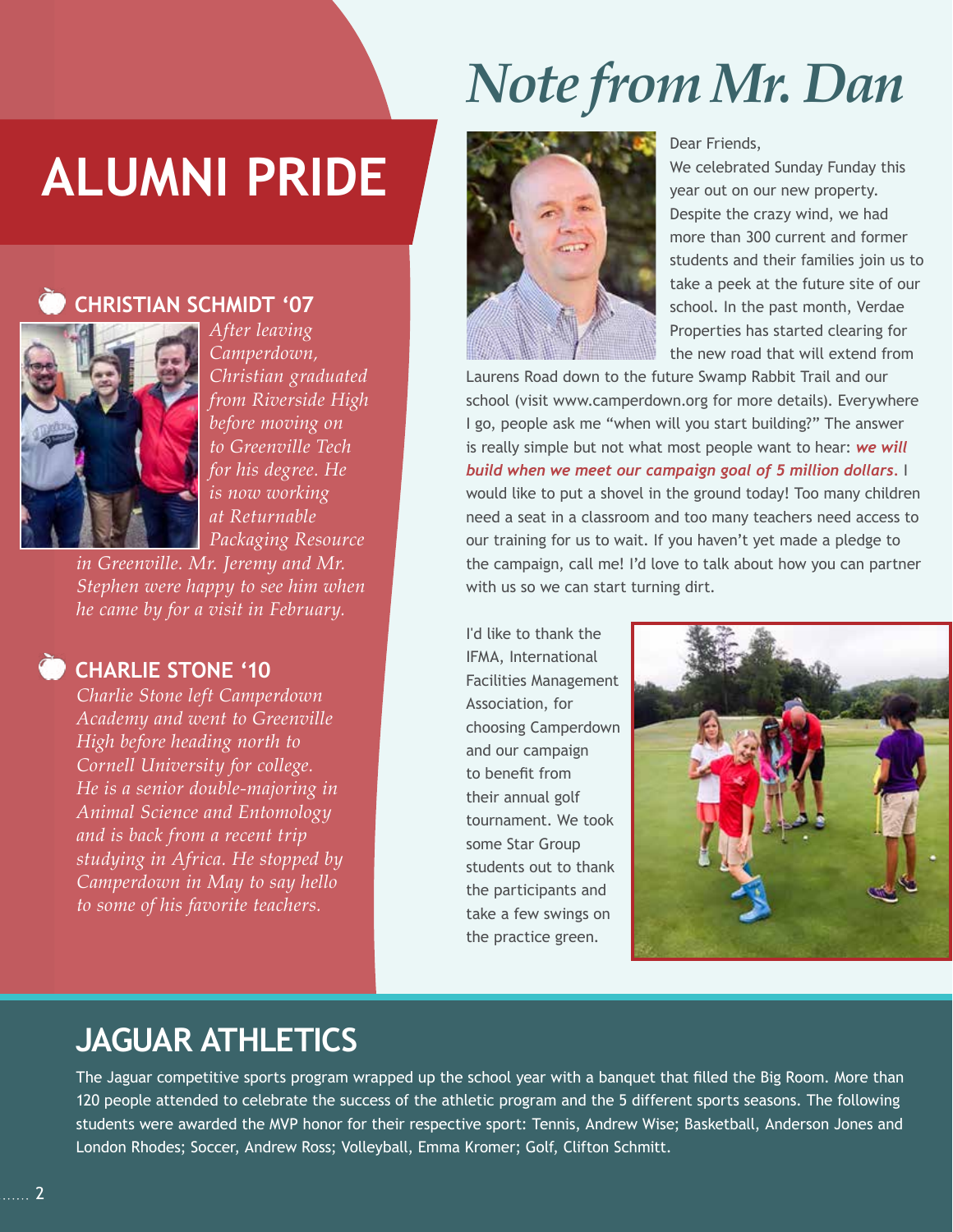

### **A Peek Inside**

Part of the fun that makes Camperdown a family? Dress Down Day! During the Wednesday morning assembly, students help choose what dress theme they want for Thursday. Choices include crazy hair day, twins day, pirate day, Star Wars day, and the ever-popular pajama day. Even the teachers participate in the dress down fun. The tradition helps foster camaraderie and school spirit among staff and students.



M Group science class has a new class pet! When a mouse decided to visit Mrs. Linda's room, the class decided it would help relocate the mouse outside. But the whiskered rodent won their hearts and the next day a special container made an appearance so that Mr. Mouse (he was named "Timothy") would have a place to call his own. The students had to research how to care for their new friend and make sure that whiskers had a place to call home for the summer.

### **UPCOMING EVENTS**

**AUG 21 FIRST DAY OF SCHOOL** *(and the solar eclipse)! It's a full school day so that* 



#### **BACK TO SCHOOL NIGHT**

*Meet the teachers and see please.*

*[www.camperdown.org](http://www.camperdown.org) for more information.*

Mrs. Margaret's D Group social studies students took a hands-on approach to learning about the pilgrims and their voyage to the new world. Rather than trying to describe the conditions, students had to craft ships that helped them visualize how cramped they were and what living conditions must have been like.